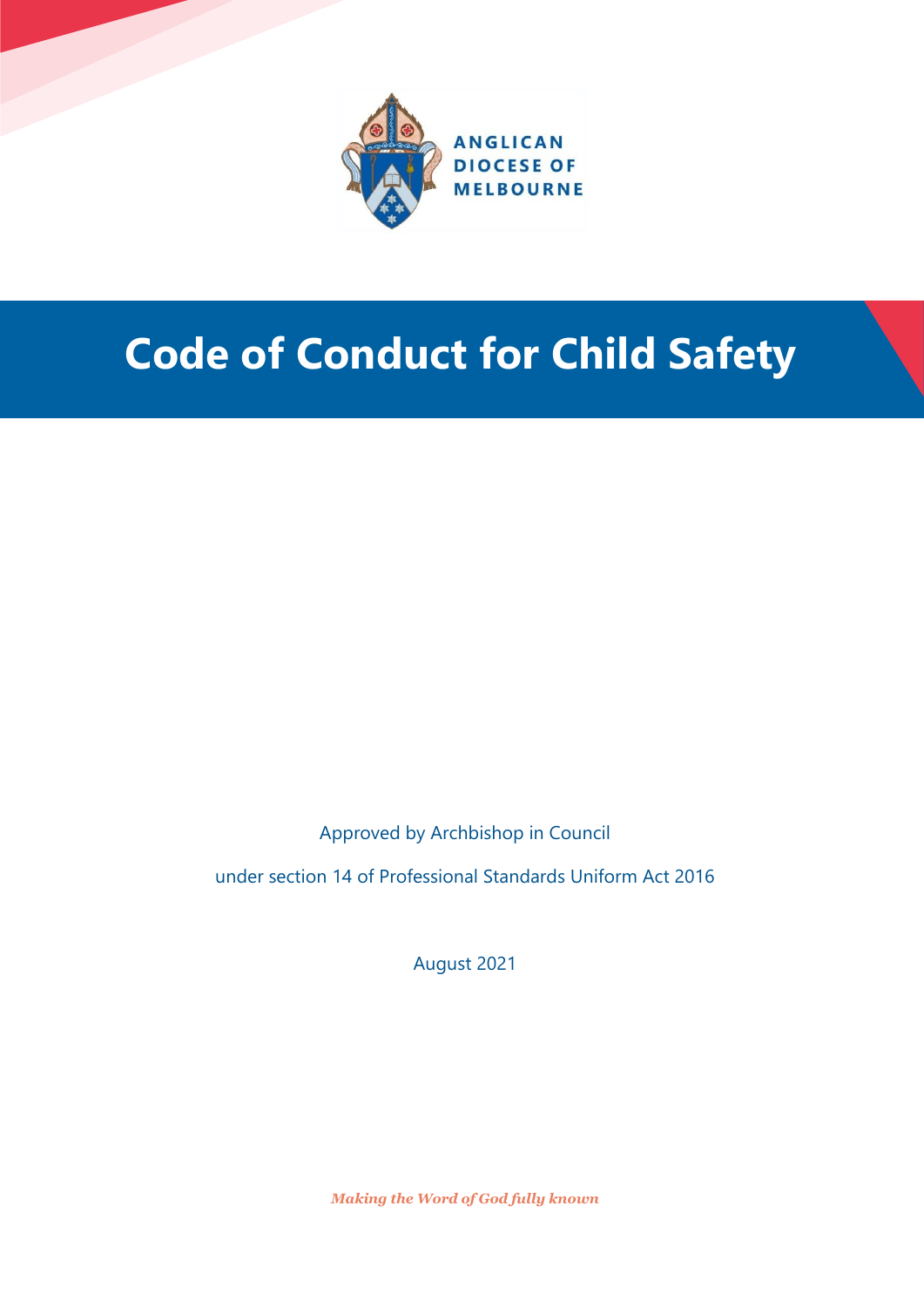## **ABOUT THIS DOCUMENT**

This Code of Conduct applies to you if your work in the Anglican Diocese of Melbourne requires you to have a clearance for ministry or a clearance for service. In most cases someone requiring one of these clearances provides a ministry to children, that is, to people under the age of 18 years.

The Code of Conduct incorporates the standards set out in the following sections of "Faithfulness in Service", a code adopted by the General Synod of the Anglican Church of Australia:

- section 3 (Putting this Code into Practice) so far as they relate to section 5 (Children), and
- section 5 (Children),

when read with section 1 (About this Code) and section 2 (Key Terms).

This Code of Conduct has been prepared to fulfil the Church's commitment to make its communities safe places for children, as an outworking of our pastoral, biblical, legal and moral responsibilities.

The standards in this Code of Conduct set out the Church's expectations of you when you work with, or provide ministry to, children.

The absence of any reference to particular conduct in this Code does not imply that it is acceptable for you to engage in that conduct.

The standards of conduct are relevant in determining whether your conduct makes you unfit to hold a role, office or position or whether you should be subject to any condition or restriction.

A failure to comply with the Code is a relevant factor in determining someone's fitness for a role, office or position in the Diocese and will indicate an area where you may require guidance and specialised help and training.

In addition, a failure to comply with the standards in the Code may result in formal disciplinary action if the conduct involved infringes an applicable disciplinary rule of the Church or is a breach of an employment contract.

## **IMPLEMENTATION**

It is important that you understand and apply this Code of Conduct in your work with, and ministry to, children in the Diocese.

The Diocese's Scheme Corporation (Kooyoora Ltd) and the Melbourne Anglican Diocesan Corporation promote knowledge, understanding and observance of this Code of Conduct and relevant legislation of Victoria and the Commonwealth of Australia.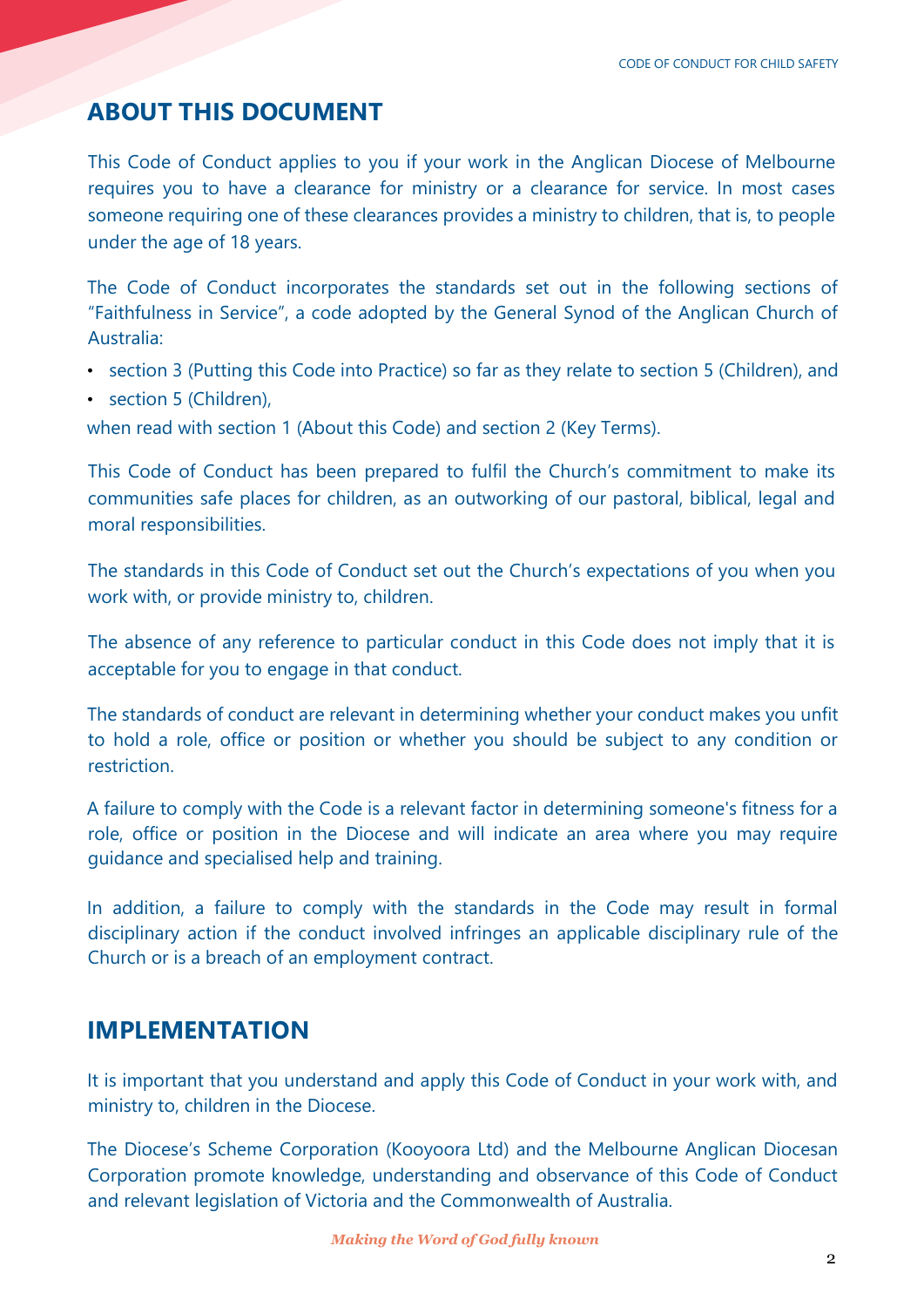## **STANDARDS OF CONDUCT**

Things you must do:

- 1. It is your responsibility to be aware of and meet the standards of this Code.
- 2. If you are exercising a pastoral ministry involving children in a parish or other Church body<sup>1</sup> you are to take reasonable steps to ensure the safety and welfare of the children in your care.
- 3. If you know or reasonably suspect that a child is at risk of harm from child abuse, you must report this to the Victoria Police, Child Protection<sup>2</sup> and Kooyoora.
- 4. If you know or reasonably suspect that anyone with a position of responsibility in the Church has abused a child or engaged in reportable conduct, you must report this to the Victoria Police, Child Protection and Kooyoora.
- 5. You must complete clearance checks and attend training in child safety approved by the Diocese.
- 6. You are to take proactive steps to mitigate child abuse risks in your role.

Things you must not do:

- 7. You are not to abuse children.
- 8. When engaged in pastoral ministry you are not to administer corporal punishment to a child in your care.
- 9. You are not to make available to children any prohibited material, except wine in the context of a Holy Communion service.
- 10. You are not to penalise, discriminate or take action against any member of the Church because of any action taken by them in good faith under this Code.

Things you must do if you are a vicar or are responsible to overseeing ministry in a Church body:

11. You are to ensure that everyone under your direct or indirect supervision working with, and providing ministry to, children is made aware of this Code.

 $\overline{a}$ <sup>1</sup> "Church body" is defined in the **Professional Standards Uniform Act 2016 (Diocese of Melbourne)**. It includes a parish, vicar, parish council, the Dean or Chapter of the Cathedral, a school affiliated with the Church, Anglicare Victoria and any other body corporate, organization or association that exercises ministry within, or on behalf of, the Church.

<sup>2</sup> "Child Protection" is the name of a unit within the Victorian Department of Families, Fairness and Housing. The contact points for Child Protection ar[e here.](https://services.dffh.vic.gov.au/child-protection-contacts)